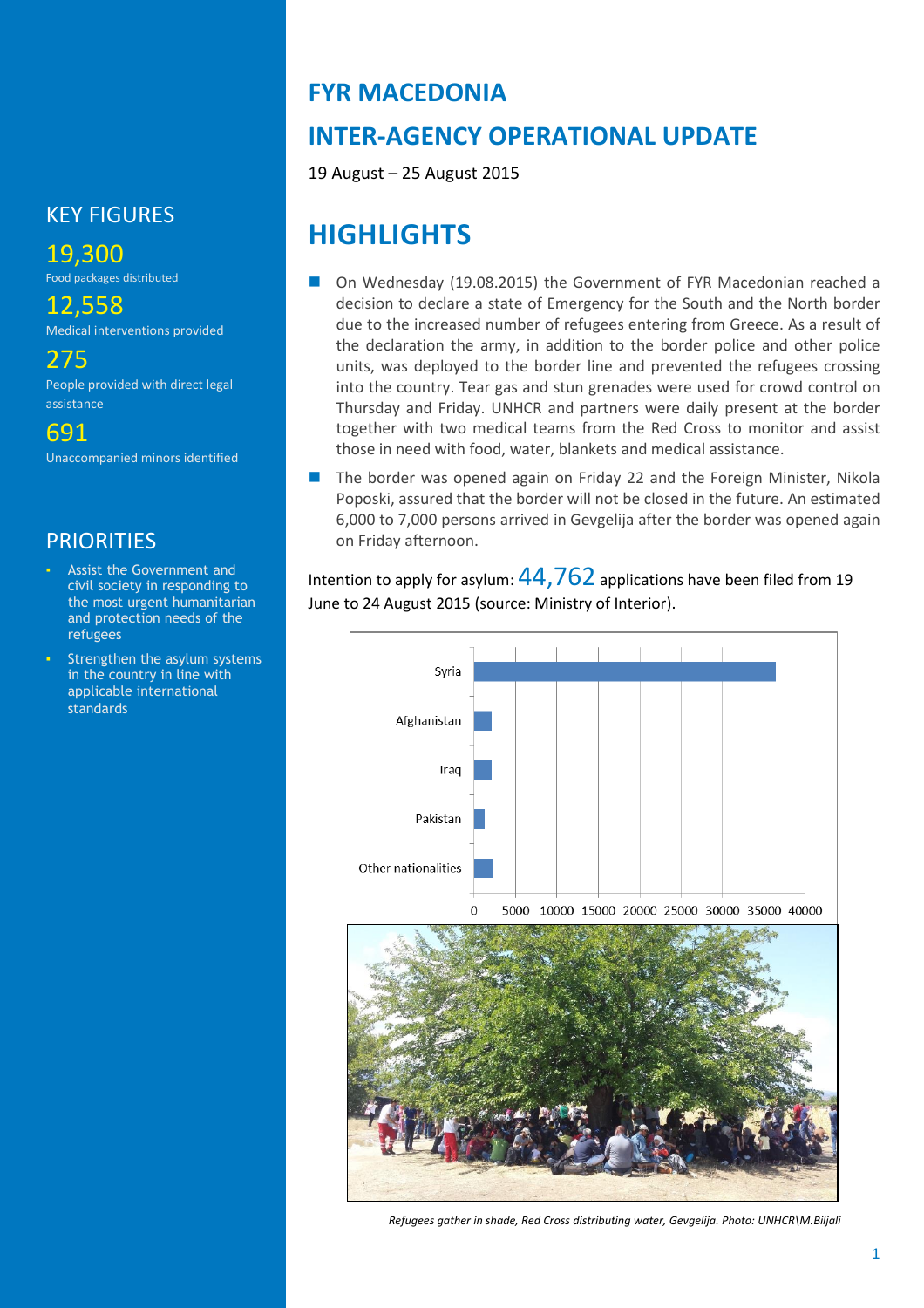# **UPDATE ON ACHIEVEMENTS**

## **Operational Context**

The number of refugees and migrants crossing the border from Greece, entering the city of Gevgelija continues to be high with 44,762 persons registered their intention to apply for asylum, including 7,020 children, of whom 691 are unaccompanied since 19 June until 24 August 2015. This is an increase of 7,301 persons compared to the previous reporting period. Of these 36,400 (81%) of the arrivals are Syrians, 2,107 (5%) Afghans, 2,069 (5%) Iraqis, 1,309 (3%) Pakistanis and the remainder represent other nationalities such as Somalis, Palestinians, Congolese and Cameroonians. 49 applications for asylum were registered out of which 36 were submitted by Syrians.

There is a discrepancy between the number of registered persons by the MoI and the number of refugees who have passed through the country. The closing of the border and the subsequent reopening meant that some 6,000 to 7,000 people were not registered.

UNHCR is working with the Government to improve the registration to facilitate safe access to asylum and to ensure implementing border management measures with humanity and in accordance with international obligations including family unity and protection of persons with specific needs.

## **Achievements**

# **P**rotection

## **Achievements and Impact**

- A new site for registration has been identified by the authorities some 600 meters from the border and is already being used. The army has erected three tents and leveled the ground to link the new site to the railways in order for the train to pick up passengers. This decision will shift the majority of the refugees to the new site rather than to Gevgelija town. Registration by the police supported by UNHCR is now taking place at the new site although challenges still exist.
- A rest area for the most vulnerable families is fully operational in Gevgelija offering social services to women and children, provided by UNHCR and UNICEF supported mobile teams from NGO La Strada. Art and play material for children are distributed on site by UNICEF and La Strada.



*Child friendly space, Gevgelija. Photo: UNHCR\E.Percuklievska*

- 12 new data entry clerks have been hired and trained through the NGO Macedonian Yong Lawyers Association (MYLA) and new data software and IOM-donated IT equipment is in place.
- In Tabanovce the day waiting facilities are not geared for the large influx throughout the weekend, but as the back log in Gevgelija was cleared, the facilities were adequate to cater for the refugees. However, nights are growing colder and while most continue directly to Serbia rather than stopping in Tabanovce, many are not equipped for cold weather. Particularly children were observed to wear summer clothes. Distribution of blankets is taking place at evening time. Nun and Legis distributed 1,500 blankets. The refugee housing units are in use. Open pavilions have been erected to provide shade at the hot hours of the day. Maintenance of the area is in place and functioning.
- UNHCR Protection team and partners have maintained presence at Tabanovce site, monitoring the flow of refugees given the increased numbers of those arriving from the southern border in the country.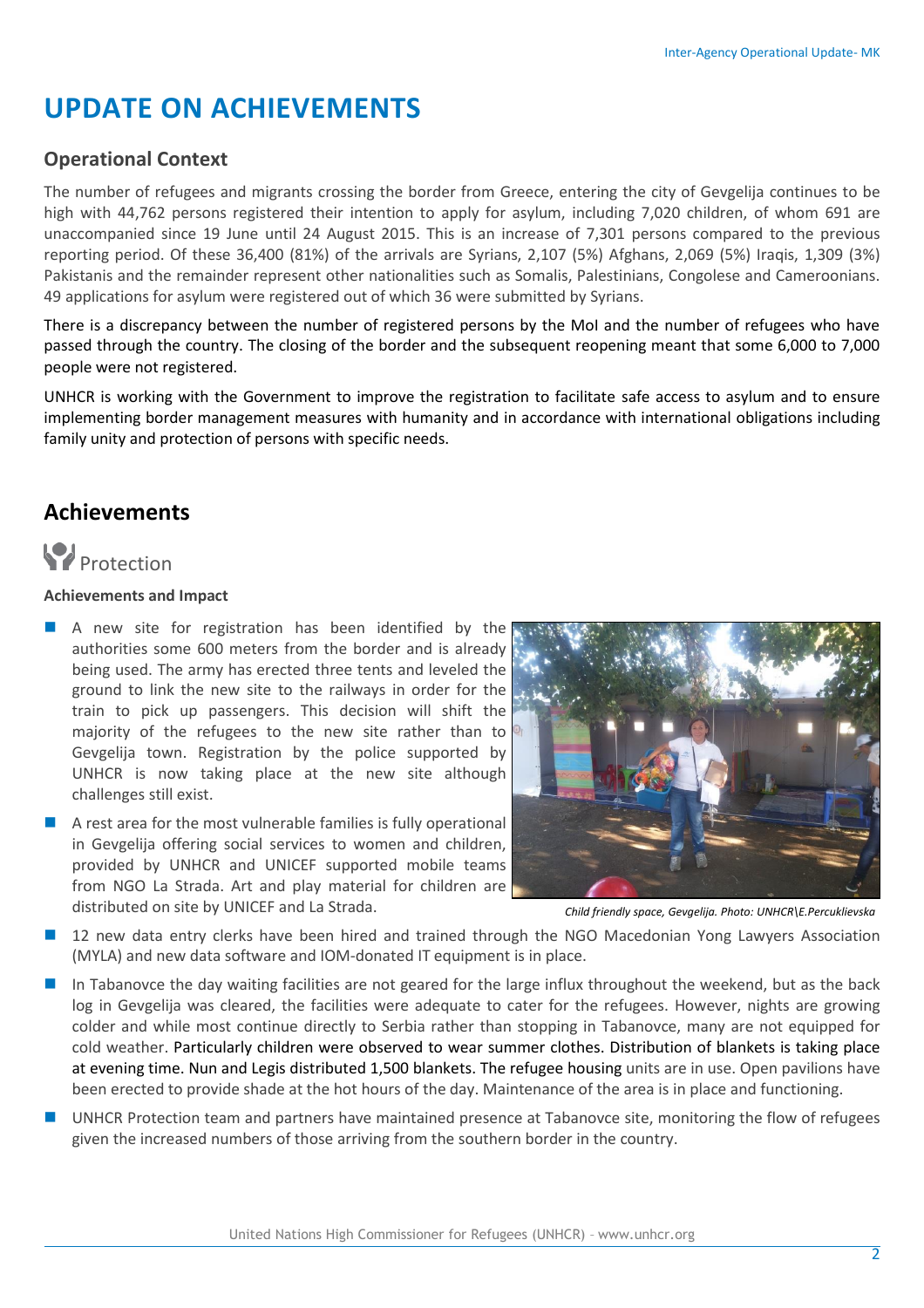- **During the reporting period approximately 275 persons were offered free legal advice at the railway station. Also** MYLA assisted 12 asylum seekers at the Vizbegovo Reception Center with their asylum procedure. These activities are funded by UNHCR.
- 200 flyers with information in English and Arabic have been distributed by Help the Migrants in Macedonia.

### **Identified Needs and Remaining Gaps**

- A UNHCR site planner is on location and is working on the new site to improve overall reception conditions and basic humanitarian assistance.
- $\blacksquare$  There is a need to improve the registration and set up border management structures with humanity and in line with international standards allowing in particular for the most vulnerable cases to be identified. UNHCR is supporting the Government to achieve this.



**Achievements and Impact**

- **During the reporting period the Red Cross provided 12,558 medical interventions out of which 413 were pregnant** women and 2,847 were children. Four mobile teams of the Red Cross are working in two shifts to provide medical assistance and first aid in Gevgelija and Tabanovce. Red Cross distributed 624 first personal aid sets. The activity is funded by UNHCR.
- Most common health issues reported by Red Cross were foot injuries, diarrhea, vomitus, skin injuries, droops and warts.
- The MoH issued an instruction to health care institutions for provision of free medical services to the migrants.
- The Ministry of Health provides voluntary vaccination at Gevgelija train station throughout the day.

### **Identified Needs and Remaining Gaps**

Cough syrup for children and sick in Tabanovce in the wake of a drop in temperature and colder nights approaching.

# **Food Security and Nutrition**

### **Achievements and Impact**

- $\blacksquare$  The NGOs Nun, Legis and Help the Migrants with the support of individuals are providing daily food packages and other products to the refugees. During the reporting period 19,300 food packages and 50 kg fruit were distributed.
- Supported by SOS Children's Village, Red Cross is distributing age specific food for babies in Gevgelija.
- The Red Cross provided 3,681 food kits last week.



### **Achievements and Impact**



*Food distribution, Gevgelija. Phot: UNHCR\E.Percuklievska*

 Both rest areas in Tabanovce and Gevgelija train station are fully operational. The Red Cross provided 1,469 hygienic parcels (for men, women and babies).